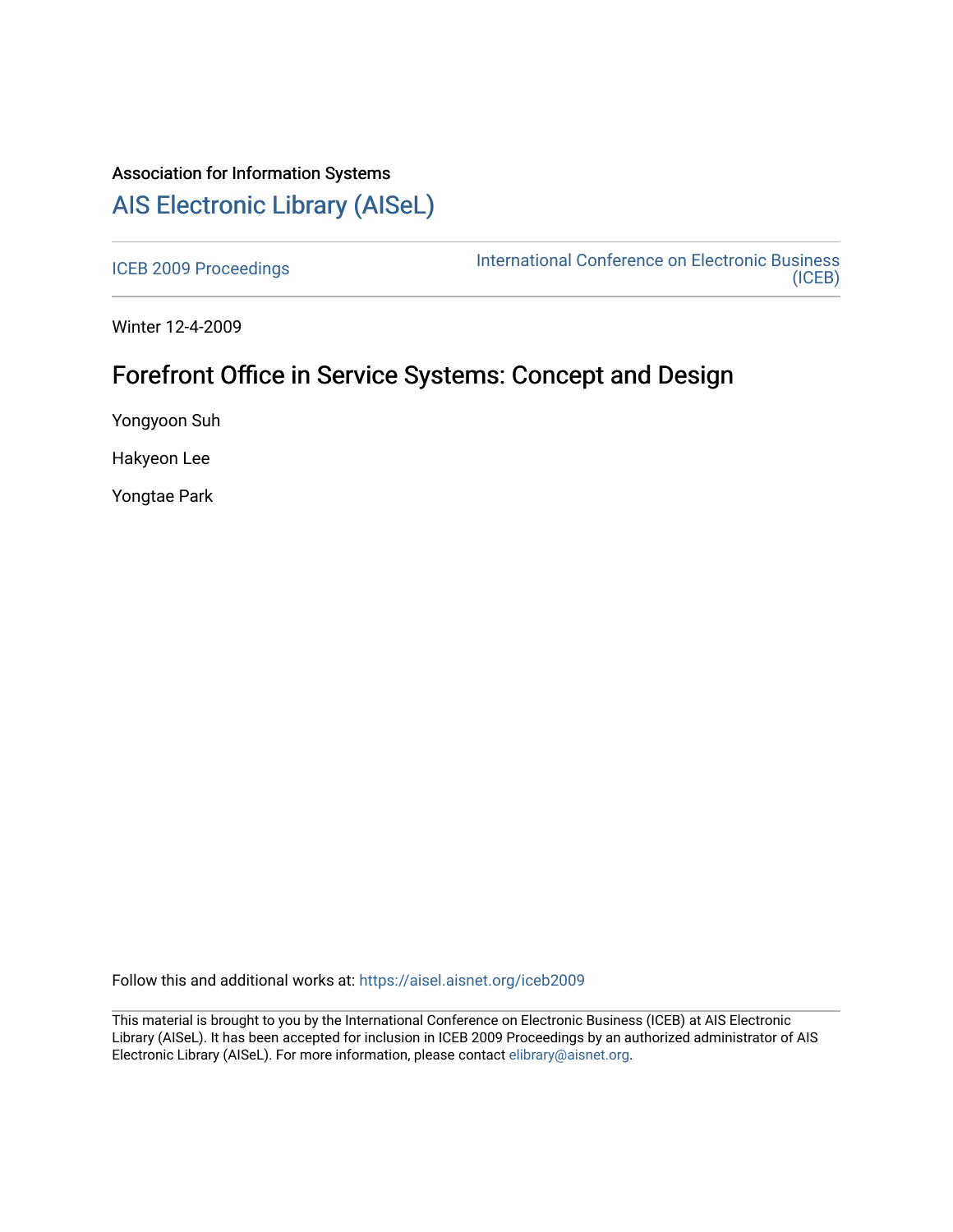## **FOREFRONT OFFICE IN SERVICE SYSTEMS: CONCEPT AND DESIGN**

Yongyoon Suh<sup>1</sup>, Hakyeon Lee<sup>2</sup>, and Yongtae Park<sup>3</sup> Department of Industrial Engineering, School of Engineering Seoul National University, Republic of Korea  $\frac{1}{2}$ yue2000@snu.ac.kr;  $\frac{2}{2}$ yuny29@snu.ac.kr;  $\frac{3}{2}$ parkyt@cybernet.snu.ac.kr

## **Abstract**

Conventionally, service systems have been considered to comprise two main offices: the front office and the back office. However, a new managerial office is needed to relate customers with technology as technology-based services play a critical role for customers prior to two main offices. Nevertheless, there is no attention to management of this new area. In this sense, this paper suggests a novel concept of the "forefront office" as the new area to represent service activities. The forefront office is defined as a service facility which allows customers to be provided with services by themselves using technology-based services prior to the front office. For design of the proposed forefront office, a modified service blueprint is proposed. Following on the design structure of the forefront office, three topologies of the forefront office are also proposed based on the modified service blueprint. The forefront office is expected to reduce labour costs and improve customer satisfaction in terms of mass customization.

**Keywords:** Forefront Office, Technology-based Services, Topologies, Modified Service Blueprint, Service System Design

## **Introduction**

Service system design has been considered as an important task in service management [1] [2]. In service systems, importance of a customers' role has been increased since customers take an active role as a coproducer or partial employee [3] [4] [5] [6]. Conventionally, the service systems have been recognized to comprise two main offices based on the degree of customer contact with service providers: the front office and the back office [7] [8]. As technology has enhanced service systems, however, service systems are no more treated as the two offices. This is especially true of technology-based services which are service activites between customers and technology to provide services efficiently in service systems [9] [10]. Conventional offices have limitations to represent these activities. Service companies' efforts to integrate technology-based services into service systems are increasingly high in the

practical fields due to social, operational, and economic issues [11] [12] [13]. As numerous studies have proved the positive performance of technology-based services for customers [12] [13] [14] [15], technology-based services play an important role to support processes for customers prior to interaction with service providers in the front office. Technology-based services have enabled customers to be provided with services by themselves ahead of the front office [11] [16]. In other words, this allows the delivery of services regardless of contact with service providers in the front office. It indicates that they help customers to be provided with services in a "fore" area of the front office regardless of service providers. Nevertheless, there is no consideration about this new area to design and manage technical support for customer actions ahead of the front office. So far, most studies on design of service systems have simply recognized this fore area to be parts of service activities rather than an essential area in service systems [17] [18]. Therefore, the study on an additional office remains as a void for holistic service systems.

 In this sense, this research aims to suggest a novel concept of the "forefront office" in service systems to fill up the void. Prior to the outset of further research, the forefront office should be clearly defined. The forefront office is a fore service facility of the front office which enables the customers to deliver their required services by themselves regardless of interaction with service providers in the front office. Consequently, adding the forefront office is helpful to management of relationships between customers and technology in detail.

For management of the forefront office in<br>respectively systems, it should be designed service systems, it should be designed systematically. As means for design of the forefront office, a modified service blueprint is suggested in this paper. The service blueprint has been graphically useful and understandable [19] [20] [21]. Unlike previous research on the service system design, however, two main reasons the service blueprint cannot be a tool as design of the forefront office occurs. First, it views the customer actions as activities between customers and service providers whereas the forefront office focuses on customer actions as the new office which aims to represent interaction between customers and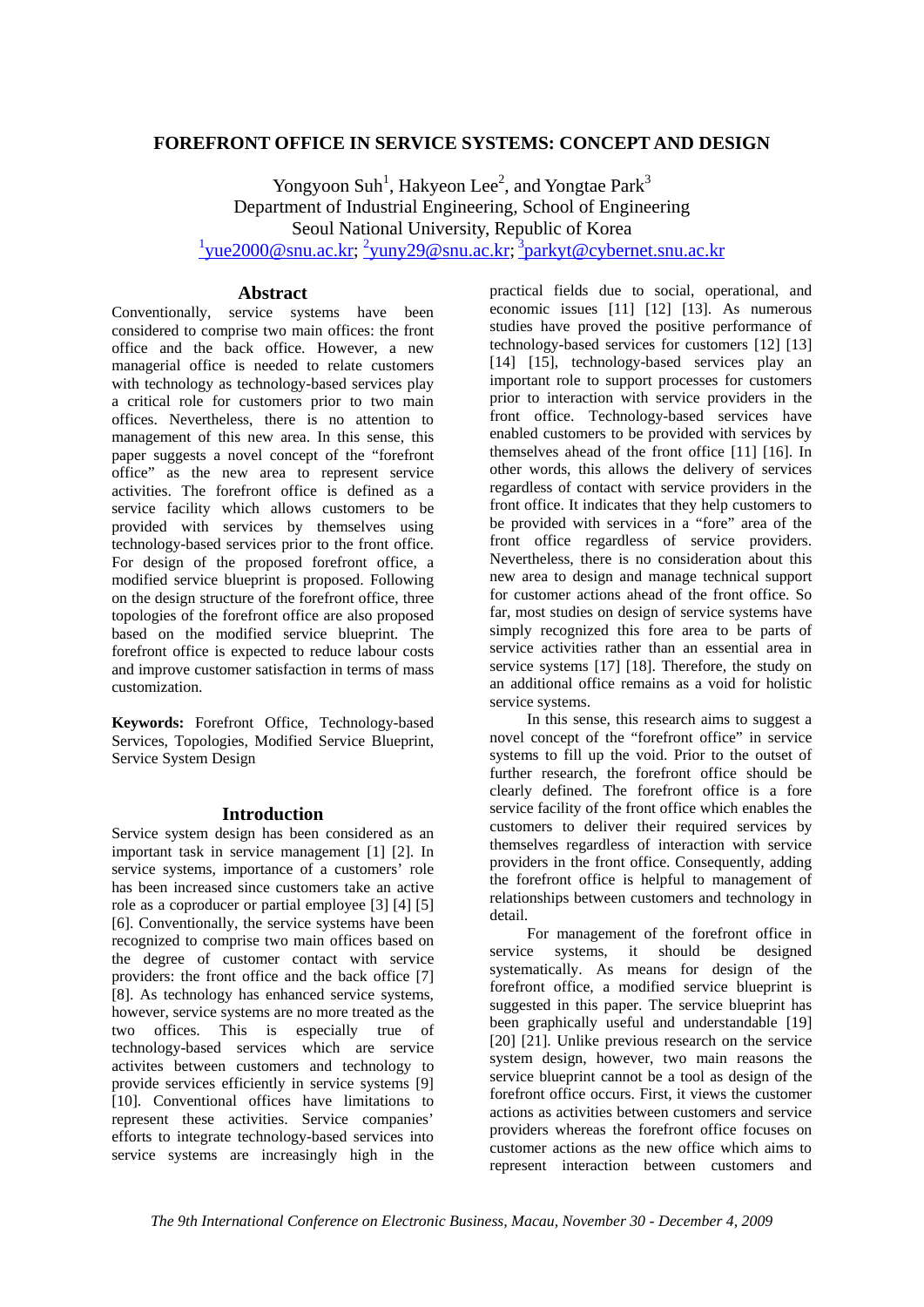technology. Second, it is difficult to draw different relationships between the forefront office and another office. Therefore, service blueprint will be modified by adding new layers and lines. It is expected to capture holistic service systems with the forefront office.

 More importantly, it should be noted that the forefront office can have different characteristics and structures according to types of relationships between customers and technology. In this regard, this paper also shows topological types of the forefront office for identification of each characteristic and management of relationships. The topology can be useful for visual design of whole relationships easier to understand.

 The remaining part of this study consists of four main sections: concept of the forefront office, design of the forefront office, topologies of the forefront office, and conclusion and future research. Firstly, following on from a literature review, the concept of the forefront office is introduced in service systems. Secondly, this paper focuses on designing the forefront office using the proposed approach, the modified service blueprint. Also, several topologies of the forefront office are suggested based on the modified service blueprint. Finally, this paper ends with conclusion and proposes future research.

## **Concept of the Forefront Office Past Research on Service Systems**

In general, three approaches to the service system design are considered [2]: a production-line approach, a customer as a coproducer approach, and a customer-contact approach. With these approaches, service systems are divided into the front office with high-contact operation and the back office with low-contact operation [7] [8]. Firstly, the production-line approach attempts to translate a successful manufacturing concept into the service sector. It gains a competitive advantage with standardization of repeated services in a controlled system to ensure consistency and efficiency. For the successful production-line approach, service systems are designed through the division of labours, the substitution of technology for people, and the service standardization [2] [22]. Secondly, the customer as a coproducer approach encourages active customer participation in the service process [3] [4] [5] [20]. This approach also enhances the competitive advantages of cost leadership by reduction of labour costs. For example, as customers are involved in service systems by self-services, customer participation increases the degree of customization.

 Compared to the production-line approach and the customers as coproducers approach, the customer-contact approach refers service systems

to the perspective of both approaches to justify different customers' requirements and maximize the efficiency. According to a customer contact approach, the service systems are separated into high- and low-contact customer operation [7] [23]. The low-contact operation, which is also called as the back office, is run as manufacturing to increase efficiency. In this regard, the production-line approach is usually organized in the back office. In contrast, the high-contact operation, which is also defined as the front office, is based on customers as coproducers to achieve customization. Meanwhile, a concept of "mid-office" proposed to investigate a linkage as a platform between the front office and the back office in the financial institutions. The purpose of the mid-office is to operate different kinds of back offices [24].

 Recently, performance of service systems have been enhanced as technology is being evolved towards a support to customer actions [12] [16] [25]. In addition, the characteristics of service systems have been changed since customers directly operated technology-based services in various service fields [2] [12] [15]. It allows customers to be provided with services regardless of contact with service providers. Customers can deliver services by themselves ahead of the front office. It is supporting the need to design a new service office based on customers and technology.

## **Impact of Technology-based Services on Service Systems**

As impact of advances in technology on service systems are increasingly high, a number of studies are conducted concerning classification of technology-based services for how to relate technology with customers and servers [2] [9] [10]. In practice, five types of technology-based services were suggested in terms of relationships among customers, service providers, and technology as shown in Figure 1 [9] [10].

 Technology-free services have no relationships with technology as shown in Figure 1. In this case, technology does not play a direct role and customers have direct interaction with service providers. Most professional services such as law and consulting are involved in this type. Based on technology-free services, technology-assisted services have one more relationship between technology and service providers as shown in Figure 1(b). This provides the support systems or tools for service providers to deliver services efficiently. In technology-assisted services.  $\text{efficiently.}$  In technology–assisted technology is incorporated to streamline service processes by supporting the service providers. This mode has usually worked in the back office.

 However, Figure 1(c), 1(d), and 1(e) have been developed as the interface to deliver services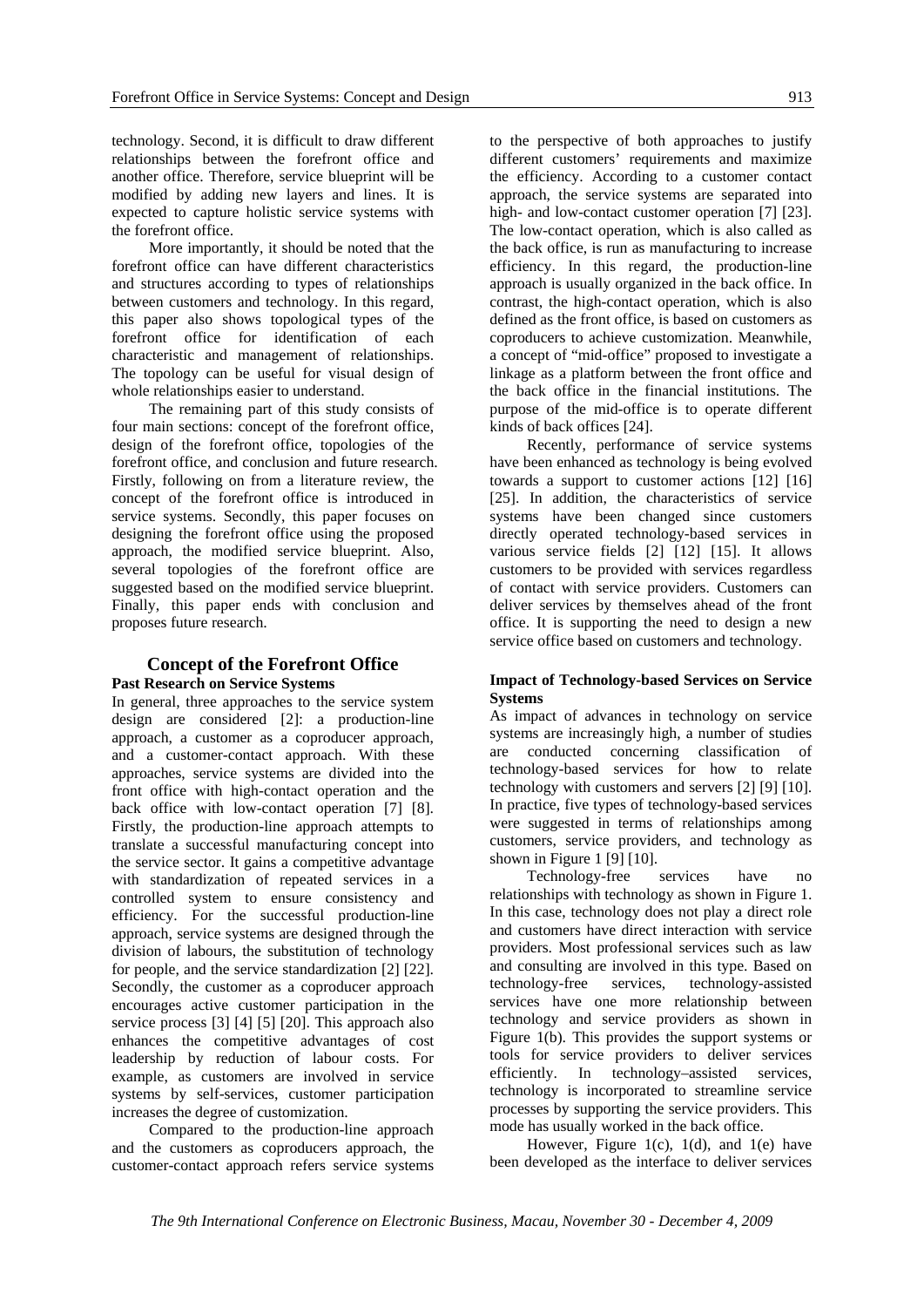for customers. The most significant distinction is the relationships between customers and technology compared to Figure 1(a) and 1(b). The virtual service area can be emerged from these relationships such as call centers and web sites. Technology-facilitated services relate customers with service providers by access to the technology. For example, the service provider shows seats available on a video monitor in a theatre. In contrast, technology-mediated services have no direct relationships between customers and service providers. The reservation system through call centers is one of the popular cases for this type. Finally, technology-generated services are characterized by direct relationships between customers and technology. In this case, the service providers are totally replaced with technology that allows customers to deliver services by themselves.

 In summary, technology-based services are a support entity for either service providers or customers. However, it should be noted that this study is to design the forefront office to represent direct interaction between customers and technology. Therefore, the scope of this study includes the technology-based services which are related with customers, Figure 1(c), 1(d), and 1(e).

#### **Proposed Concept: the Forefront Office**

As reviewed above, the front office is the service facility which is designed from the customer's perspective due to the high degree of customer contact. In the front office, service providers have tried to satisfy various customer needs based on

back office to improve the efficiency and assist the service providers' work [7] [8]. Recently, however, technology also plays important roles for customer actions ahead of the front office.

 Since technology has changed characteristics of service systems for customers, technology-based services are becoming one of the most challenging issues. Technology-based services can facilitate and mediate service activities between customers and service providers for both efficiency and customer satisfaction concurrently [12] [15] [16] [25]. Moreover, they allow the customers to self-serve as the producer, not the coproducer [2] [12]. It indicates that customers can be provided with their required services ahead of interaction with service providers.

 In this sense, this paper suggests the forefront office which focuses on relationships between customers and technology ahead of the front office. Compared to the conventional two main offices, the forefront office has distinct characteristics in terms of the degree of customer contact, actors, strategy, purpose, and service areas, as summarized in Table 1. The forefront office can be used to substitute technology for service providers and assist directly customer actions using technology. Fundamentally, actors in the forefront office are the customers who operate technology-based services by themselves. Accordingly, although the degree of contact is high, technology-based services supports low costs and high customer satisfaction since the customers are less or not dependent on service providers. They can also satisfy various



#### **Figure 1.**

**Types of technology-based services: (a) technology-free services, (b) technology-assisted services, (c) technology-facilitated services, (d) technology-mediated services, and (e) technology-generated** 

direct contact. On the other hand, the back office is operated in a factory-like environment to improve efficiency through standardization because the degree of customer contact is very low. In the back office, many support and management tools are being implemented for efficient service processes. Technology has been applied as support tools in the requirements of customers with provision and delivery of customized services. It indicates that the forefront office can achieve improvement of both efficiency and customer satisfaction in terms of mass customization. Consequently, the forefront office is defined as the service area ahead of the front office where customers provide and deliver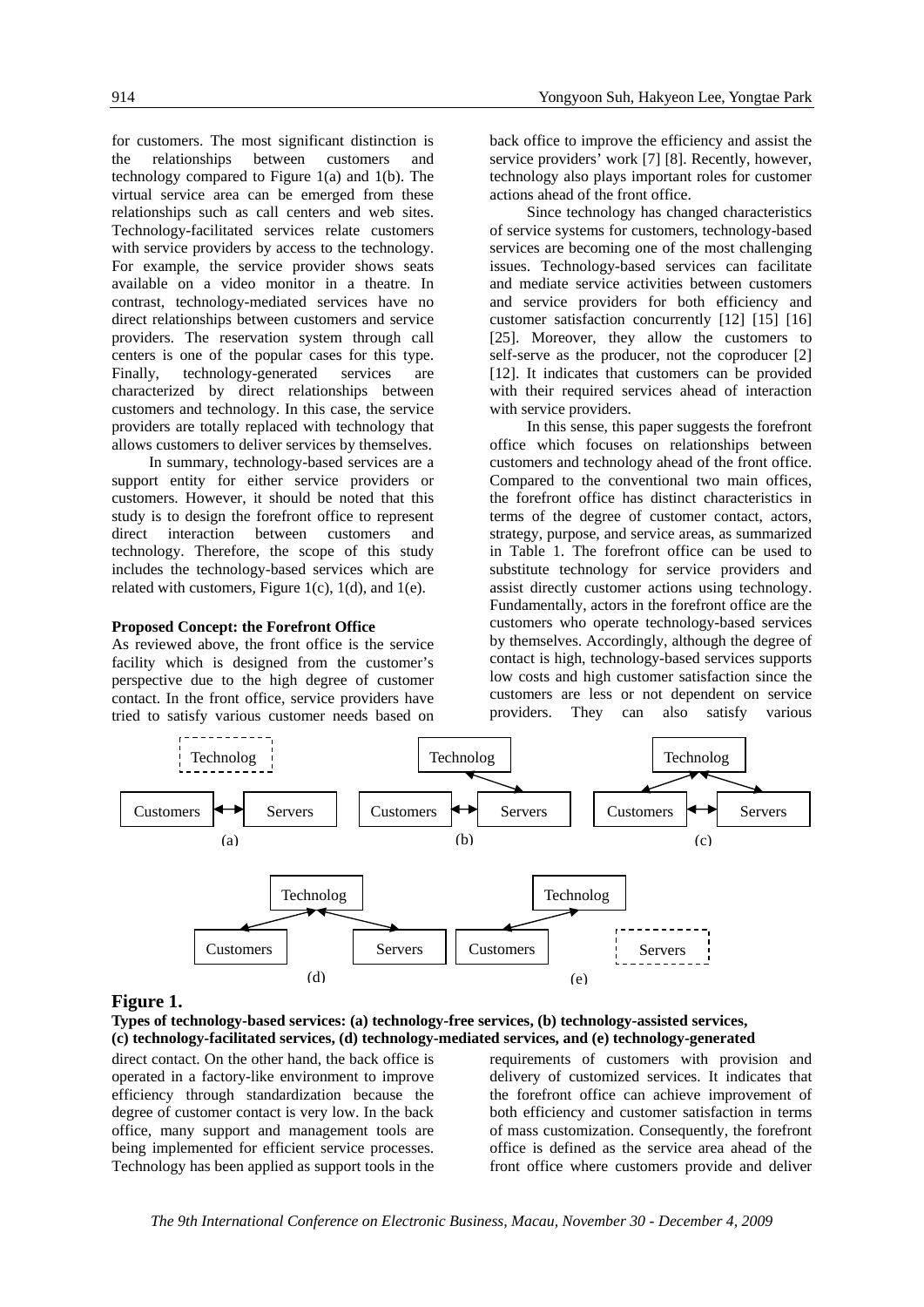services regardless of service providers in order to take full advantage of both the back office and the front office.

## **Table 1.**

**Comparison of the forefront office between main offices in service systems** 

|                                  | <b>Back</b><br>office | Front<br>office                    | Forefront<br>office                            |
|----------------------------------|-----------------------|------------------------------------|------------------------------------------------|
| Degree of<br>customer<br>contact | Low                   | High                               | High                                           |
| Actor                            | Service<br>employees  | Service<br>employees,<br>customers | <i>Customers</i>                               |
| <b>Strategy</b>                  | Standardi-<br>zation  | Customiza-<br>tion                 | Mass<br>customization                          |
| <b>Purpose</b>                   | Efficiency            | Customer<br>satisfaction           | <i>Efficiency,</i><br>customer<br>satisfaction |

### **Design of the Forefront Office Conventional Design Tool: Service Blueprint**

For strategic development and management of service systems, the service blueprint is one of the most useful and widely used methods. The service blueprint was initially developed to visualize service systems by Shostack [19] [21] and since then, extended further by Kingman-Brundage [26] who called the service blueprint as the service logic map. The service blueprint is defined as "a picture or map that accurately portrays the service systems so that the different people involved in providing it can understand and deal with it objectively." [18] It has been utilized in many service industries such as a hotel, hospital, and airport industry for different purposes: process design, visualization, and diagnosis of service failures [1] [19] [21] [26]. Most cases have investigated service activities which relate the customers and service providers, and manage possible service failures during service processes.

 The service blueprint consists of two dimensions. On the one hand, the horizontal axis takes account of activities and relationships during the service processes. It represents how service providers interact with customers for management of service systems. On the other hand, the vertical axis comprises five areas of actions: physical evidence, customer actions, service employees' actions in onstage, service employees' actions in backstage, and support processes for service providers. The lines which separate the areas of actions are identified for interaction of service processes between areas. The line of visibility especially divides service systems with the front office and the back office as shown in Figure 2.



## **Figure 2. Architecture of the conventional service blueprint**

 As a further study of the service blueprint, the service logic map was also proposed [26]. This design tool considered customers', employees', and technical logics of services in order to suggest the integrated system of service logic. In the perspectives of the service logic map, the bottom of the service blueprint was divided into the support zone and the management zone. Planning, managing, and controlling activities are described to supervise the service processes in the management zone. In general, technology-assisted services can be used in the support processes to control service processes for service providers efficiently and effectively. As a result, the service logic map has advantages on the design of the back office in detail for satisfying customers' needs.

 However, the design of the relationships between customers and technology for technology-based services still remains as a remarkable issue in order to structure and visualize more actual integrated service system. As reviewed above, none of the previously developed methods suffice the characteristics of the forefront office, further supporting the need to design a new design tool.

### **Proposed Design Tool: Modified Service Blueprint**

Taking the issues faced through the previous service blueprint into consideration, the service blueprint for the forefront office is modified as shown in Figure 3. Compared to the conventional service blueprint, the modified service blueprint has two significant changes.

 Firstly, forestage support processes is added on the front office. The forestage more focuses on the technology-based services with respect to customer actions regardless of service providers ahead of the front office. This change is helpful to representation for relationships between customers and technology. Also, it takes account of the relationships with another stage in holistic service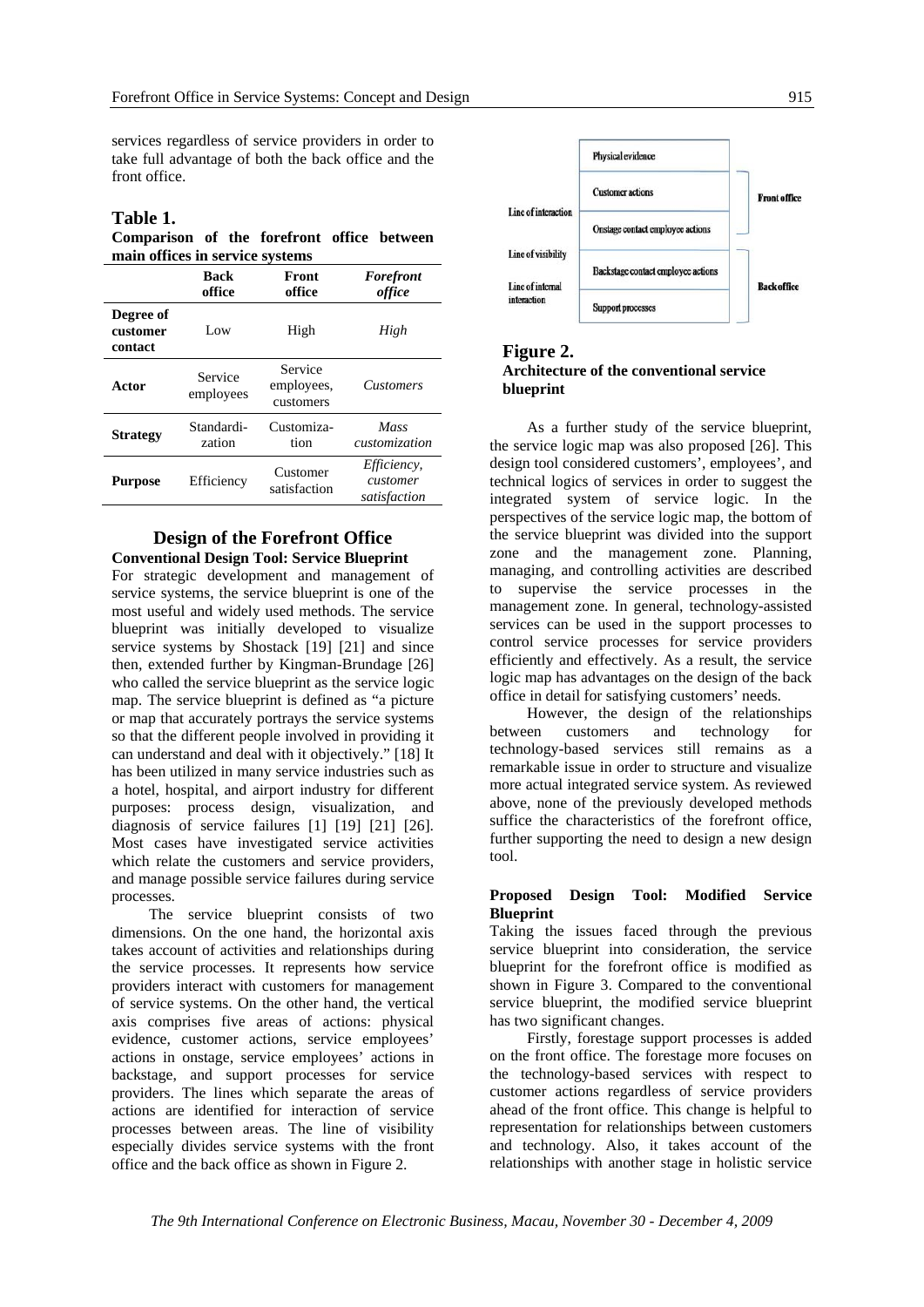systems as the interface. Secondly, two line of



#### **Figure 3.**

# **Proposed architecture: modified service blueprint** support processes (a)

interaction are employed by as a result of the first change: the line of physical interaction and the line of human interaction. The line of interaction in the conventional service blueprint is divided into the physical interaction and the human interaction to represent customer–technology and customer–service providers relationships from the first change, respectively. These lines are provided to identify and portray the relationships among customers, technology, and service providers more specifically in the forefront office.

 In summary, the forefront office consists of two areas, the forestage support processes and the customer actions. It also contains two interaction lines between the layers and the areas. These changes allow the holistic design of integrated service systems. In the next step, it is used for classification of the forefront office topologically linking customers with technology-based services and service providers.

### **Topologies of the Forefront Office**

In this section, three types of the forefront office will be suggested with further attention to topological design for management of service systems. Overall, design of the forefront office is following on the forestage support processes and two lines of interaction. Based on the forestage support processes, the three topologies can be identified with different connections between the forefront office and another office using the modified service blueprint. Also, topologies indicate how customers interact with technology and service providers in terms of two line of interaction. It visually represents the service activities and relationships with the forefront office in an initial phase of service system design.

### **Incorporating the Forefront Office into Modified Service Blueprint**

Figure 4 shows three topological structures of service systems regarding the forefront office: the forefront-to-front topology, the forefront-to-back topology, and the forefront-only topology. The



#### **Figure 4.**

**Topological design of service systems based on the forefront office: (a) forefront-to-front topology, (b) forefront-to-back topology, and (c) the forefront-only topology** 

topology visualizes how to relate the forefront office with another layers or offices. Moreover, it provides valuable information for building service systems with technology-based services. In the figure, a circle stands for the technology and a square means a service entity. Also, an arrow represents processes in service systems.

 Firstly, the forefront-to-front topology is suggested to connect the forefront office with front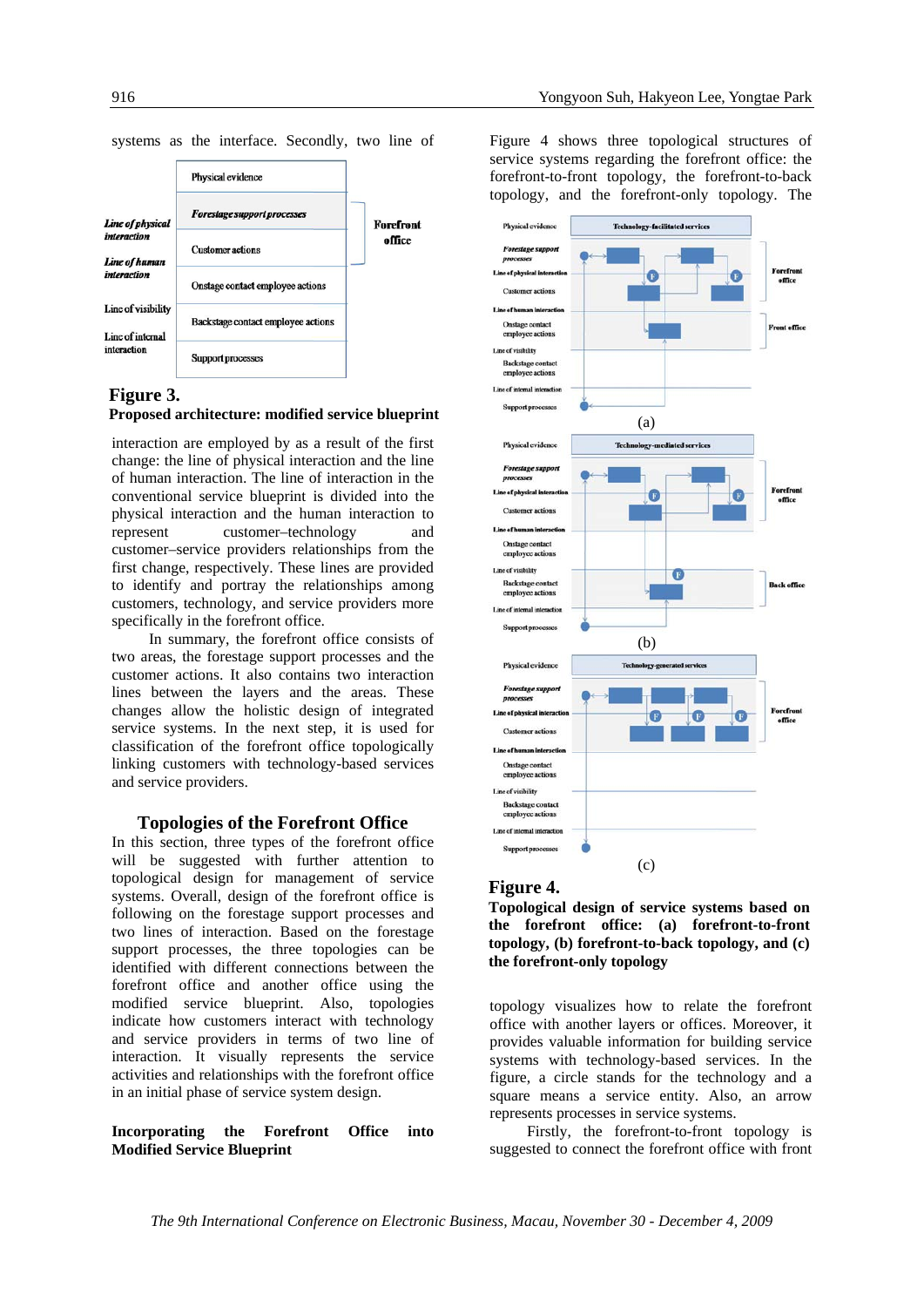office as shown in Figure 4(a). This topology aims to assist service providers through connection with customers ahead of the front office. It is used to facilitate service delivery in case parts of service activities are delivered from service providers due to the security or difficulty in use. In the forestage, customers are provided with services by themselves which are delivered from service providers in the front office. Secondly, the forefront-to-back topology is proposed to link the forefront office to the back office as shown in Figure 4(b). It is still quite similar with Figure 4(a), but there is no direct contact with customers adopting technology. Therefore, this topology seeks to mediate service activities between customers in the forefront office and service providers in the back office without direct interaction. It is used to overcome the spatial limitation, and thus, it saves labour costs and transaction time. Finally, the forefront-only topology indicates that the customers and technology are strongly coupled as shown in Figure 4(c). This topology is designed for enabling customers to be provided with services by themselves in any situation. Using this topology, the forefront office can reduce labour costs and increase customer satisfaction.

 Each topology can provide a useful guidance to picture three types of forefront office in terms of advantages and disadvantages of technology-based services. The topology plays a critical role to design service systems in developing the successful service systems. A service manager can design or redesign their service systems with different purposes such as the facilitator, mediator, or generator. This implies that topologies are significant in that it encourages effective decision making in adoption of relevant service systems, and ultimately it considers improvement of both efficiency and customer satisfaction.

## **Conclusion and Future Research**

Although interest in technology-based services for customers is increasing, yet, systematic design of the service office for relationships between customers and technology still has not been fully suggested. Therefore, this research suggested the forefront office in service systems. It defines a fore service office of the front office with technology-based services. Also, the modified service blueprint was also proposed to design the forefront office with the forestage support processes. This is not only to provide detail information visually, but also to design service systems easier to understand. Based on the modified service blueprint, three topologies of the forefront office are developed for the service manager to provide the useful guidance. According

to topologies, service managers can obtain an insight to design appropriate service systems regarding interdependent relationships.

 Through this research, two major contributions can be found. Above all, concept of the forefront office is firstly suggested in this paper. The area which represents relationships between customers and technology has not been considered in the previous research although customers play a critical role to provide services with technology. In this regard, this paper proposed the necessity and characteristics of forefront office in service systems. Consequently, this allows a service manager to fill up the void for holistic design of service systems including the front and back offices. Next, topologies of the forefront office can be used to manage service systems with different purposes. The topology provides useful information for a service manager to design or redesign service systems with respect to resources and infrastructures. According to each topology, service systems have different performance in terms of efficiency and customer satisfaction.

 Despite critical contribution, this study has also two limitations which should be overcome in the future research. First, as the degree of technology integration is higher, service failure can be increased. Therefore, evaluating the forefront office should be conducted for validation. Although this paper claimed that the forefront office improves the efficiency and the customer satisfaction in terms of mass customization, the performance has not been identified regarding the service failure. Second, a selection of the most appropriate topological design should be considered by as a result of the first limitation.

 With these limitations, the case study is being currently carried out for evaluating performance of the forefront office and selecting the most appropriate topology. In order to verify usefulness of the forefront office, the simulation will be attempted as the future research.

**Acknowledgement.** This work was supported by the National Research Foundation of Korea (NRF) grant funded by the Korea government (MEST) (No. 2009-0085757)

## **References**

- [1] Flieβ, S. and Kleinaltenkamp, M., "Blueprinting the service company managing service processes efficiently," *Journal of Business Research*, 57(4), 2004, pp.392-404.
- [2] Fitzsimmons, J.A. and Fitzsimmons M.J., *Service management: operations, strategy, information technology*, Sixth Edition, McGraw-Hill, 2008.
- [3] Cowell, D., *The marketing of services*,